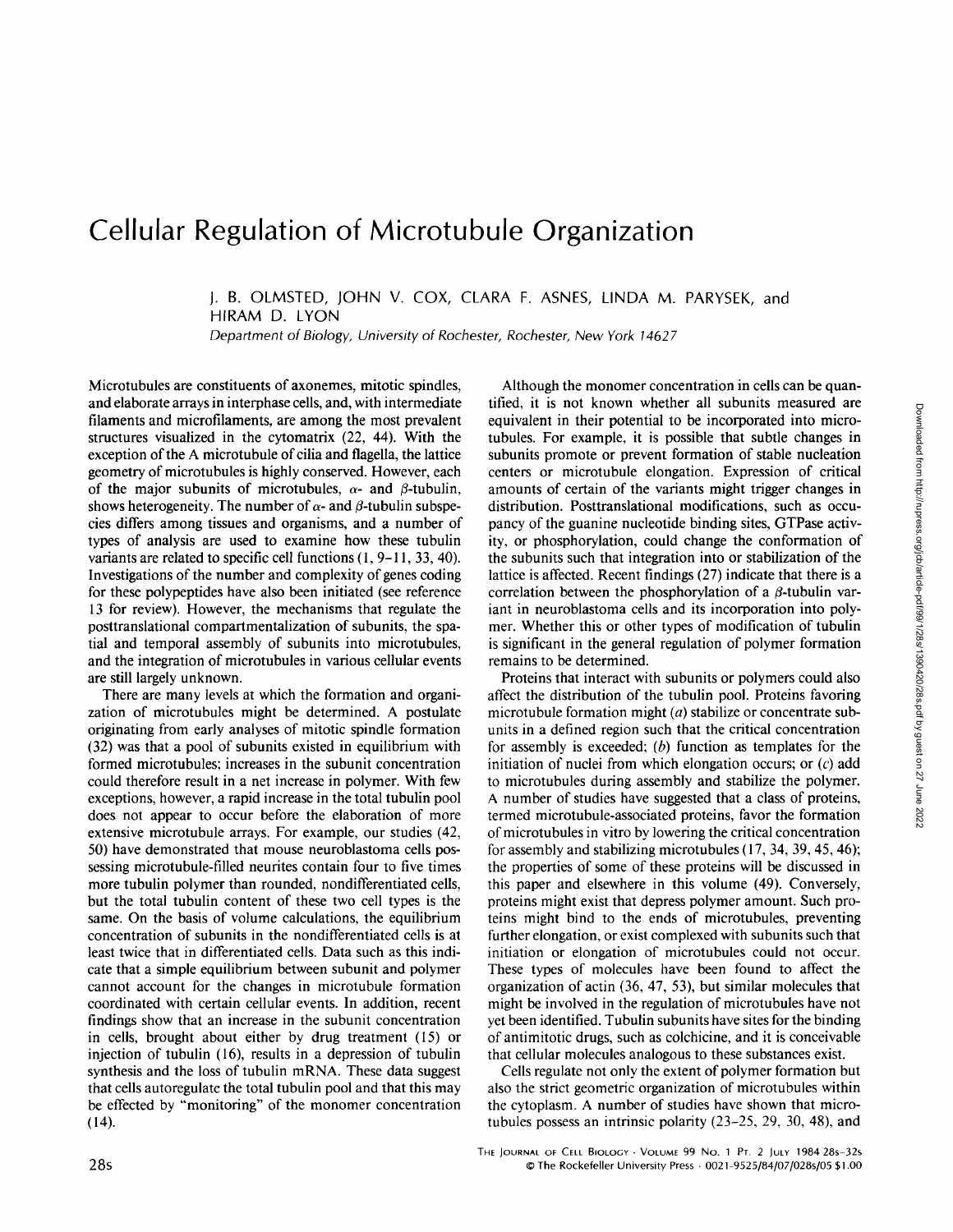others have demonstrated that subunits add preferentially to one end of the microtubule and are lost from the other end (2, 36, 37) . Thus, once a microtubule is initiated, elongation in a given direction is dictated. A higher level of organization may be imposed by microtubule organizing centers (MTOC);<sup>1</sup> these may be sites from which microtubules initiate or regions with which microtubules interact (6). The two most prominent organizing centers in cultured mammalian cells are the centrosome and the kinetochore. However, little is known about the mechanisms by which tubulin becomes associated with these regions and how the capacity to organize microtubules is mediated. Other MTOC of less defined structure may also exist. For example, in cells treated with the microtubule-stabilizing drug, taxol, microtubule bundles end abruptly and center around regions that are structurally amorphous (19, 31) . Whether these regions are analogous to centers that normally exist in cells for the initiation or organization of microtubules is unknown. A tertiary level of organization is postulated to arise from the interaction of microtubules with other organelles or with elements of the cytomatrix. Although the biochemistry of these interactions is not yet defined, it is this level of organization that is likely to result in the regular pattern of interphase or mitotic microtubules visualized in all cell types. The following discussion focuses on some of our efforts to identify some of the molecules involved in both the spatial and temporal establishment of this microtubule array.

## Microtubule-associated Proteins in Neuroblastoma Cells and Mouse Tissues

Studies (17, 34, 39, 45, 46) on microtubule assembly in brain extracts have defined a group of proteins that coassemble with microtubules in constant stoichiometry and favor the assembly of tubulin into polymer in vitro. These proteins have been called microtubule-associated proteins (MAP). To investigate whether proteins having a role in the organization of microtubules during neurite elaboration might be identified, we have undertaken an examination of MAP in neuroblastoma cells. Using  $D_2O$  to favor microtubule formation, we identified proteins copurifying with tubulin from extracts of differentiated neuroblastoma cells (43) . A number of proteins coassembled with microtubules through multiple cycles ofassembly, but only one, with a molecular weight of 215,000, copurified stoichiometrically and quantitatively with polymerized tubulin. This protein was not purified if microtubule assembly was inhibited and therefore had characteristics typical of MAP.

No polymerization of microtubules was obtained from extracts of neuroblastoma cells that did not possess neurites. Two-dimensional gel analyses of stained or isotopically labeled material indicated that the 215-kdalton MAP was not detectable in rounded cells, and if present, it was in amounts at least 10 times lower relative to tubulin than in the neuritebearing cells  $(43)$ . As shown in Fig. 1, the synthesis of the 215-kdalton MAP increases when rounded cells are plated onto a substrate, whereas synthesis in replated, neurite-bearing cells is constant. These data suggest that there is a correlation between the synthesis of this protein and the shift in the total tubulin pool toward polymer formation . An analogous result





FIGURE <sup>1</sup> Synthesis of 215-kdalton MAP in neuroblastoma cells. Cells that had been growing either in suspension (A) or monolayer  $(B)$  culture were plated onto substrates and pulsed with  $[355]$ methionine (100  $\mu$ Ci/ml) for 2 h at 0, 1, 2, 3, 4, 6, and 8 h after plating. The figure is an autoradiogram of material immunoprecipitated with the 215-kdalton MAP antiserum from equal number of cells. The total incorporation of amino acid into TCA precipitable counts was the same for all points. The synthesis of the 215-kdalton protein is relatively constant in replated, differentiating cells but increases with time of plating on a substrate and neurite elaboration in cells originally grown in suspension .

has been observed in rat pheochromacytoma cells (PC12). These cells elaborate neurites when incubated with nerve growth factor, and both the synthesis and phosphorylation of MAP <sup>1</sup> increase during this response (28). All of these data suggest that increases in the amount and/or modification of MAP parallel cellular events in which microtubule organization is increased. As discussed below, at least a portion of these MAP decorate the surface of microtubules in situ. In this capacity, the MAP may serve to stabilize formed microtubules as they elongate and/or mediate the interaction of microtubules with other elements in the cytoplasm .

To examine the distribution of the 215-kdalton protein in cells and tissues, immunologic approaches have been employed. As shown in Fig. 2, antisera raised to the 215-kdalton protein labels microtubules formed in vitro and microtubule arrays in vivo. These data demonstrate that this protein, defined as a MAP in vitro, also exists in association with microtubules in normally growing cells. Whether the distribution of this protein is only on microtubules still must be established. For example, taxol-treated neuroblastoma cells stained with the 215-kdalton antiserum show labeling both in microtubule bundles and in discrete perinuclear spots with which microtubules are associated.<sup>2</sup> Antiserum to high molecular weight MAP from brain has been shown to localize to regions where dendrite elaboration is occurring (3), and MAP 2 to redistribute with intermediate filaments when microtubules are depolymerized by drug treatment (4) . While MAP may exist predominantly on the surface of microtubules, these other patterns suggest that dynamic alterations in the distribution or function of these proteins occur during morphogenetic or physiologic changes in cells.

A number of MAP have been identified in cultured cells that have molecular weights ranging from 200,000 to 220,000 . Cycles of assembly have defined <sup>a</sup> 210-kdalton MAP in HeLa cells (7, 8, 51, 52), and selective extraction techniques have shown that 220-kdalton MAP exist in <sup>a</sup> number of rodent cells (21) . Antibodies raised to the 210-kdalton MAP were found to react only with cells of primate origin (8) . Conversely, the antisera that we raised to the mouse 215-kdalton protein did not react with the 210-kdalton HeLa MAP.' Moreover,

<sup>&</sup>lt;sup>2</sup> Olmsted, J. B., 1982, *J. Cell Biol.* 95(2 Pt. 2):345a, and unpublished results.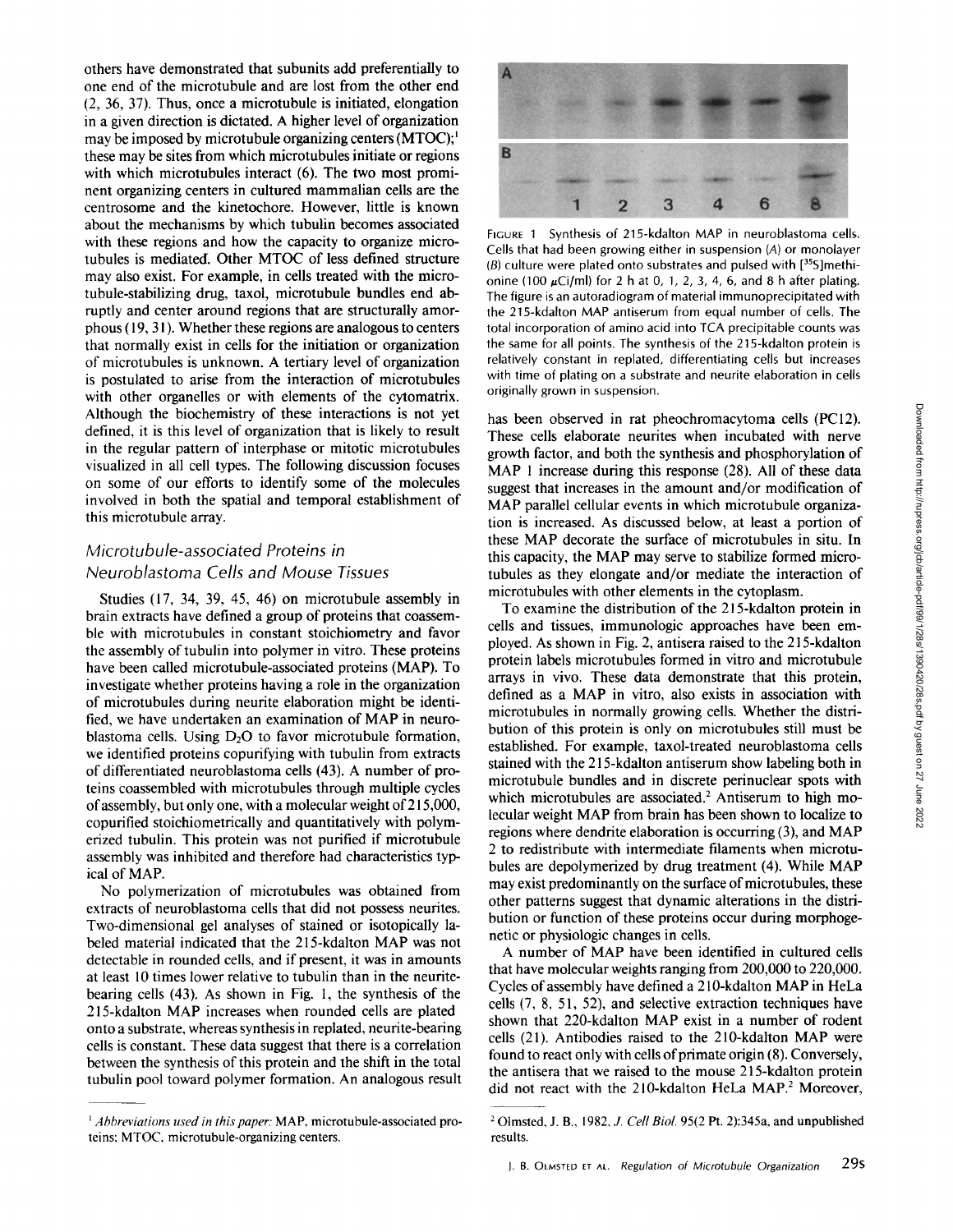

FIGURE 2 Immunolabeling of 215-kdalton protein. (A) Immunogold labeling (1) with 215-kdalton antiserum of microtubules formed in extracts of mouse 3T3 cells . Arrows point to region of 5-nm gold decoration . X 40,000. (B) Immunogold labeling (20) of microtubules in 3T3 cells incubated with 215-kdalton antiserum. Microtubules are extensively decorated.  $\times$  20,000. (C) Immunofluorescent labeling (1) of 3T3 cells with antibodies affinity purified (41) from the 215-kdalton complex on blots. × 700.

the antiserum showed no reaction with other rodent cells. These data indicate that the 200- to 220-kdalton MAP have homologous functions but are immunologically, and perhaps evolutionarily, diverse.

The sensitivity of immunoblotting in detecting minor reactive species has recently made it possible to identify complexity in the 215-kdalton MAP. As shown in Fig. 3, material at 215 kdaltons is resolved into several bands, and all of these species coassemble with microtubules in vitro. However, stained gels of cycled microtubules show only a single band at 215 kdaltons (43); this single band corresponds to the uppermost band seen by immunoblotting. The lower two peptides are rarely detectable on gels, suggesting they are minor constituents of the MAP complex. Affinity purification of antibodies (41) from each of the bands has shown that all of the bands are antigenically related .' Proteolysis inhibitors have little effect on the appearance of these proteins, suggesting that this complexity is not generated in vitro. In addition to coassembling with microtubules, all bands of the triplet are stable to boiling, indicating that they share molecular properties. At the simplest level, this complexity might arise either from the existence of a family of genes, one of which is more actively expressed, or from the postranslational modification or proteolytic processing of a single polypeptide. How these polypeptides are regulated and distributed in cells and whether the minor polypeptides have functions distinct from the major one is unknown.

The distribution of the 215-kdalton MAP in tissues isolated directly from mouse has also been examined.' The immunoreactive species show not only the same complexity as in neuroblastoma cells but also variations among tissue types . Immunoblotting has demonstrated that the 215-kdalton MAP antiserum reacts with a triplet of polypeptides in extracts from



FIGURE 3 Immunoblot of microtubule fractions stained with 215 kdalton MAP antisera. Lanes left to right: X, C<sub>1</sub>S, C<sub>2</sub>S, C<sub>3</sub>S, H<sub>1</sub>P, H<sub>2</sub>P obtained by  $D_2O$ -driven assembly of microtubules in neuroblastoma extracts (43) . The 215-kdalton serum reacts with <sup>a</sup> number of bands, all of which cycle with microtubules and all of which are immunologically related (see text).

adult brain, heart, liver, and lung (Fig.  $4A$ ). In contrast, kidney, spleen, and stomach contain only a single, lower molecular weight band (band 4) reacting with the antiserum. As demonstrated with antibodies affinity purified from blots, band 4 is immunologically related to the triplet and also is present in all tissues positive for the triplet. Skeletal muscle, sperm, and peripheral blood contain no reactive polypeptides . When microtubules are prepared from any of these tissues, the 215-kdalton triplet associates with microtubule fractions, whereas band 4 does not. These data indicate that some tissues contain no 215-kdalton homologues, that some tissues contain 215-kdalton MAP similar to those seen in cultured cells, and that other tissues contain a protein that does not associate with microtubules in vitro but that is immunologically related to the 215-kdalton MAP. The biological significance of the distribution of different polypeptides antigenically related to the 215-kdalton MAP from mouse neuroblastoma is still unknown. However, on the basis of the data that demonstrate that band 4 does not associate with microtubules in vitro, one can speculate that the polypeptides antigenically similar to the 215-kdalton MAP have functions that are not related to the binding of these proteins to the surface of microtubules in vivo.

<sup>&</sup>lt;sup>3</sup> Parysek, L. M., C. F. Asnes, and J. B. Olmsted. MAP 3: characterization, occurrence in mouse tissues, and changes in complexity during brain development. Submitted for publication.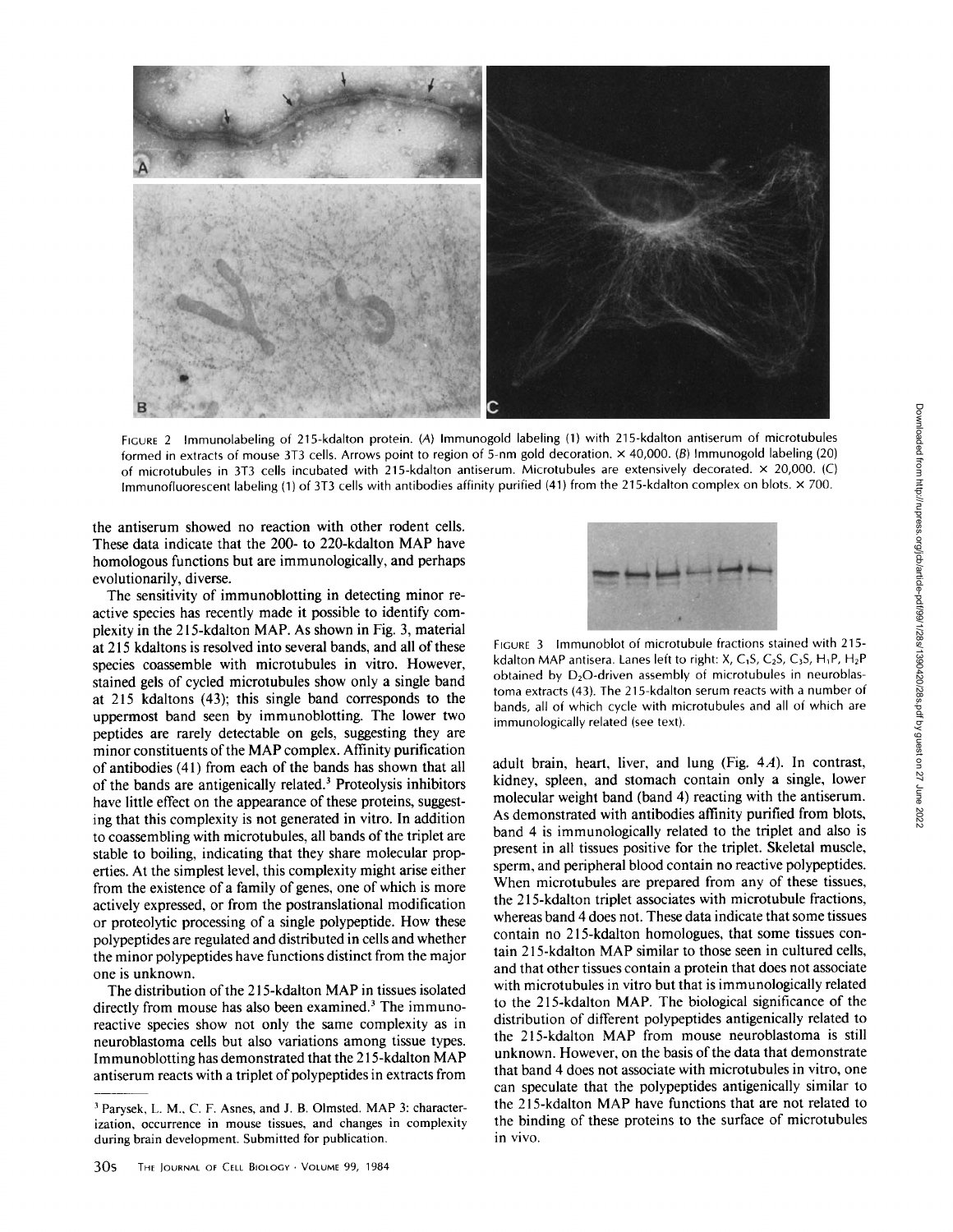

FIGURE <sup>4</sup> Immunoblots of mouse tissues with 215-kdalton antiserum. (A) Immunoblots of extracts prepared from kidney (left) and lung (right). Kidney contains only band 4, whereas lung contains the 215-kdalton triplet and band 4. (8) Immunoblots of extracts prepared from 17-d fetal liver (left) and adult liver (right). Fetal liver contains band 4 predominantly and shows faint reaction with the 215-kdalton triplet. Adult liver contains band 1 predominantly and lesser amounts of bands 2, 3, and 4 (see text) .

An analysis of tissues taken from mice at various stages of development has demonstrated that the complexity and occurrence of the 215-kdalton MAP triplet changes with age.<sup>3</sup> Extracts derived from brain show that 13-d fetal mice contain only the major 215-kdalton species, whereas 17-d fetal mice have both bands <sup>1</sup> and 2, and newborn mice contain all three bands. As mice reach adulthood (6 weeks), the amount of band 3 diminishes. As shown in Fig.  $4B$ , changes in the distribution of the material reacting with 215-kdalton MAP sera are also seen in liver. In 17-d fetal liver, band 4 predominates, whereas adult liver contains the triplet and lesser amounts of band 4. The variety of changes occurring both within tissues and between tissues suggests that the polypeptides reactive with the 215-kdalton antiserum have various tissue-specific functions during development.

## Composition of the Kinetochore, an MTOC

The centrosomes of interphase and mitotic cells and the kinetochore of mitotic cells are cellular components defined as MTOC. Although the morphology of the kinetochore of mammalian cells is well defined, little is known about the composition of this structure . The discovery that patients with the CREST variant of scleroderma have antibodies reacting with the centromere (26, 38) has provided a convenient probe for the analysis of this chromosomal region. Immunoelectron microscopy has shown that these sera react with the inner and outer plates of the kinetochore in metaphase chromosomes and with amorphous material in interphase nuclei; the interphase "prekinetochores" double in late  $G_2$  (5). These studies demonstrated that the antisera reacted with discrete entities in both interphase and mitotic cells, even though this region undergoes a structural transition at the onset and termination of mitosis .

To resolve some of the components in interphase prekinetochores and mitotic kinetochores, we undertook identification of the antigens reacting with the anticentromere sera (18). Immunoprecipitates obtained from both chromosomes and interphase nuclei showed that the antisera reacted with proteins of 34, 23, 20, and 14 kdaltons. Preabsorption of the antiserum with any of these proteins resulted in the loss of centromere staining and indicated that all of these antigens were localized at the centromere. We also prepared matrices (12) from both mitotic and interphase cells from which the bulk of the DNA, RNA, and nuclear proteins had been removed. Immunofluorescent staining of these preparations revealed patterns that appeared identical to those of intact



FIGURE 5 Lysed cell models incubated with anticentromere sera. Double immunofluorescence of PtK, cells stained for centromere antibodies  $(A)$  and tubulin antibodies  $(B)$ . Note the formation of microtubules at the spindle poles and the absence of microtubule formation in the region of centromeres (arrowhead in A). See text and reference 18 for experimental details.  $\times$  990.

cells . Immunoprecipitates from matrices were similar to those obtained from intact cells, except the amount of 14-kdalton protein was greatly reduced. Although the identity and function of the nuclear matrix in vivo is still debated, these data indicate that the 20- and 23-kdalton antigens are tightly complexed with this preparation in vitro. Although the loss of the 14-kdalton protein from matrices after nuclease treatments suggests that this protein is complexed with nucleic acid, the role of any of these proteins in the transition of interphase prekinetochores to become the trilaminar kinetochore active in microtubule organization remains to be determined.

To establish whether the anticentromere sera might also be useful in understanding the mechanism by which microtubules interact with the kinetochore, the effect of the antisera on microtubule organization in lysed cell models was examined (18) . In these preparations, cells are gently permeabilized, and endogenous tubulin is removed by dilution. Under the appropriate conditions, exogenous tubulin forms into microtubules only in association with cellular organizing centers. When either normal or anticentromere serum was added to the lysed cells before the addition of exogenous tubulin, microtubules formed at the centrosomes of interphase and mitotic cells. In mitotic cells, microtubules were associated with centromeres in samples that had been incubated with normal serum but did not form in lysed cells preincubated with anticentromere sera (Fig. 5). These data suggest that the centromere antisera bind at or near a chromosomal site important for the organization of microtubules. In addition, because the anticentromere serum did not interfere with the formation of microtubules at the centrosome, it is likely that the compositions of the two mitotic organizing sites are at least partially different. By using this serum in microinjection experiments, it should be possible to establish whether microtubule formation is initiated before interaction with the kinetochore or whether they form at the site and grow with a polarity opposite to that determined from in vitro studies (for discussion of this problem, see reference 25).

The studies described above indicate that the microtubule organization can be regulated at multiple levels and that the complexity of this regulation in cells and tissues is just starting to be understood. Whereas the existence of the specific polypeptides that associate with microtubules assembled in vitro has been discerned, the location of molecules that affect the overall organization of microtubules remains unknown. Polysomes synthesizing tubulin, enzymes that modify tubulin or MAP, proteins involved in nucleation or stabilization of